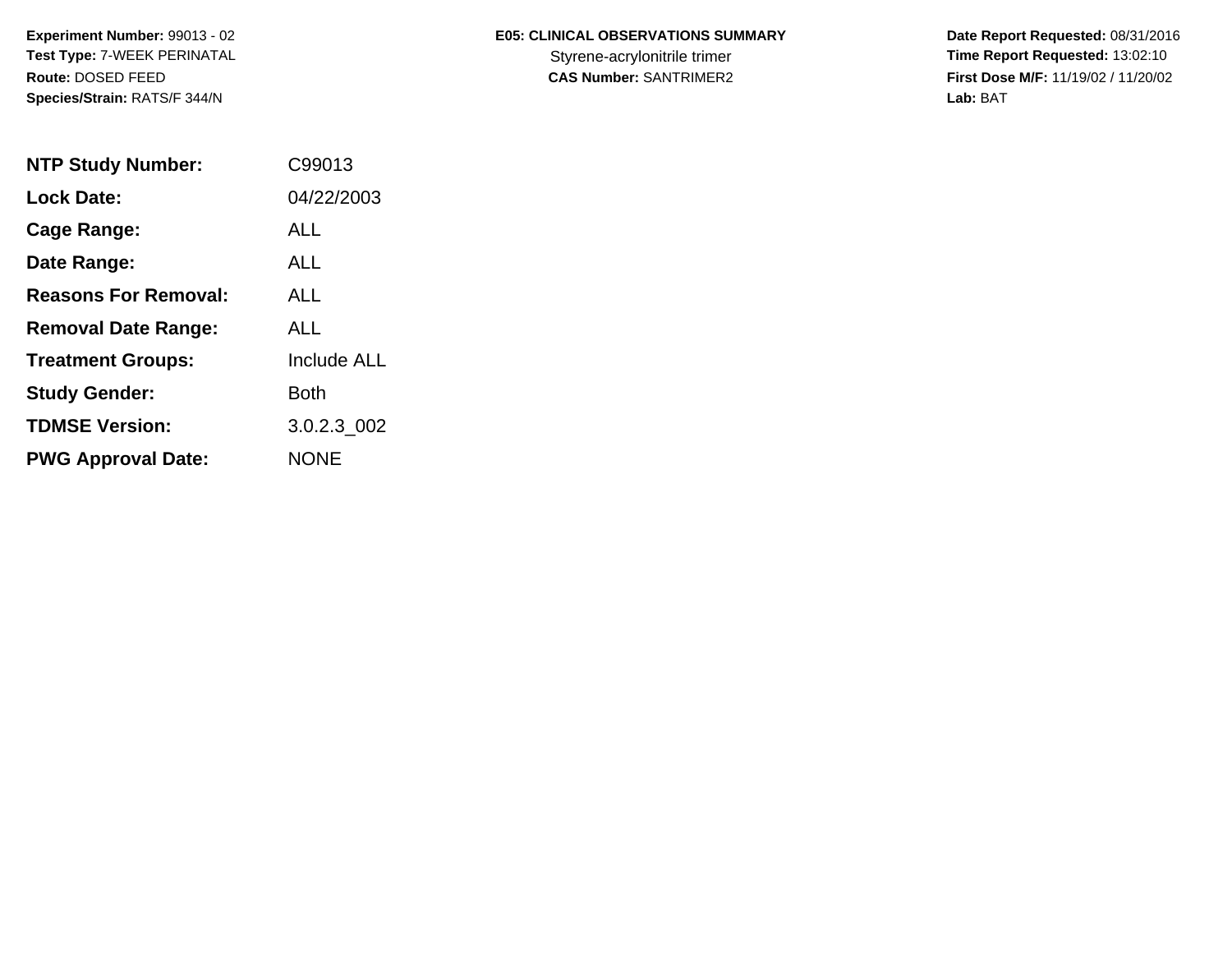## **E05: CLINICAL OBSERVATIONS SUMMARY**

 **Date Report Requested:** 08/31/2016 Styrene-acrylonitrile trimer<br> **CAS Number:** SANTRIMER2<br> **CAS Number:** SANTRIMER2<br> **Time Report Requested:** 13:02:10 **First Dose M/F:** 11/19/02 / 11/20/02 Lab: BAT **Lab:** BAT

| <b>SEX: MALE</b>   | WEEK: 3         |        |                |              |                |              |                |       |
|--------------------|-----------------|--------|----------------|--------------|----------------|--------------|----------------|-------|
|                    | 0 PPM PUPS      |        | 250 PPM PUPS   |              | 500 PPM PUPS   |              | 1000 PPM PUPS  |       |
| <b>OBSERVATION</b> | <b>CURRENT*</b> | TOTAL+ | <b>CURRENT</b> | <b>TOTAL</b> | <b>CURRENT</b> | <b>TOTAL</b> | <b>CURRENT</b> | TOTAL |
| <b>Thin</b>        | 0/0             | 0/10   | 0/0            | 0/10         | 0/0            | 0/10         | 0/0            | 0/10  |

<sup>\*</sup> ANIMALS WITH OBSERVATION IN CURRENT PERIOD / TOTAL ANIMALS OBSERVED IN CURRENT PERIOD (WITHIN 0 DAYS OF RUN DATE)

<sup>+</sup> ROW 1 = CUMULATIVE NO. OF ANIMALS WITH OBSERVATION / TOTAL ANIMALS STARTED ON STUDY ROW 2 = DAY OF ONSET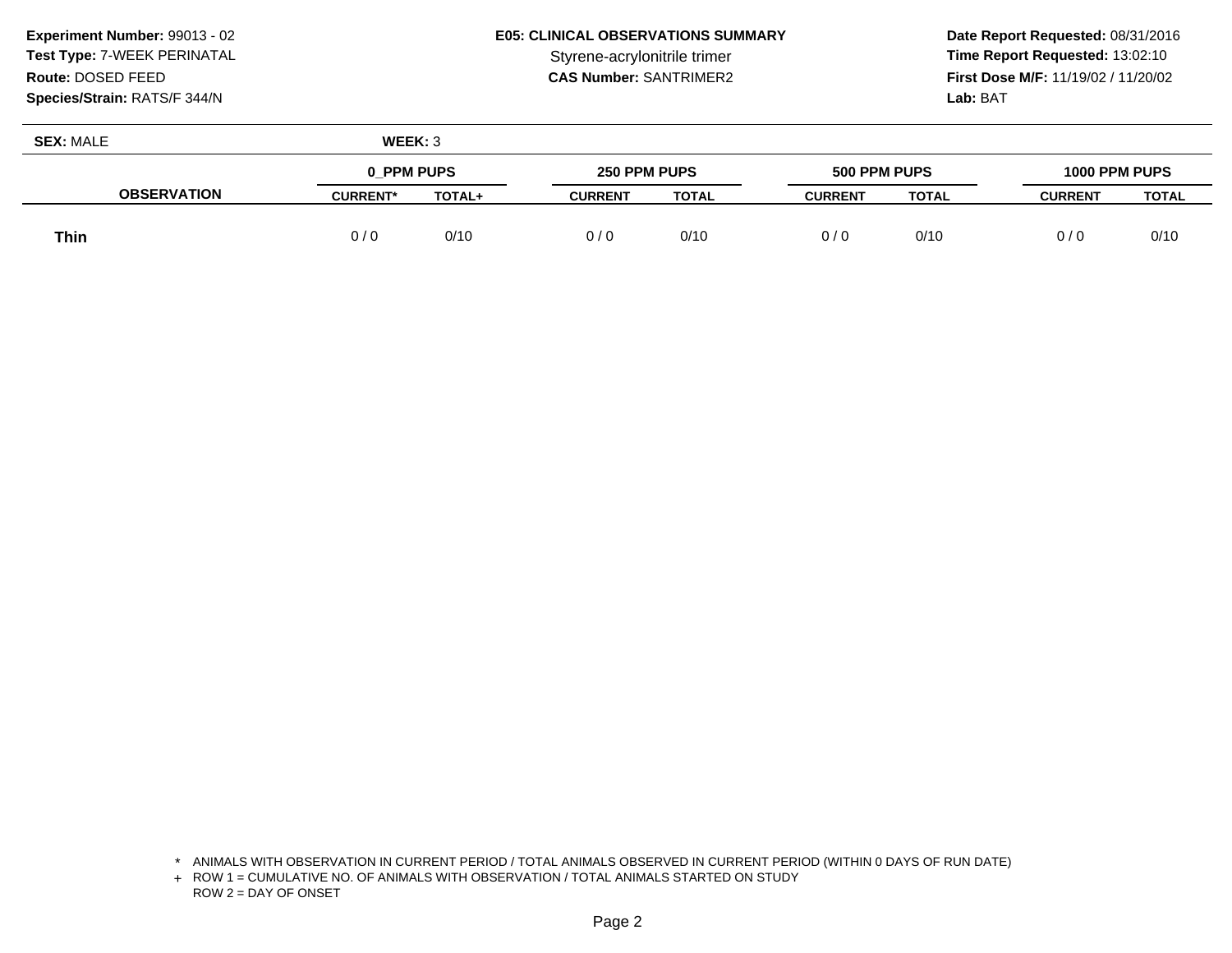## **E05: CLINICAL OBSERVATIONS SUMMARY**

 **Date Report Requested:** 08/31/2016 **Time Report Requested: 13:02:10 CAS Number:** SANTRIMER2 **First Dose M/F:** 11/19/02 / 11/20/02 **Lab:** BAT

| <b>SEX: MALE</b>   | WEEK: 3         |        |                |                  |
|--------------------|-----------------|--------|----------------|------------------|
|                    | 2000 PPM PUPS   |        | 4000 PPM PUPS  |                  |
| <b>OBSERVATION</b> | <b>CURRENT*</b> | TOTAL+ | <b>CURRENT</b> | <b>TOTAL</b>     |
| <b>Thin</b>        | 0/0             | 0/10   | 0/0            | 10/10            |
|                    |                 |        |                | DAY <sub>1</sub> |

\*\*\*END OF MALE DATA\*\*\*

<sup>\*</sup> ANIMALS WITH OBSERVATION IN CURRENT PERIOD / TOTAL ANIMALS OBSERVED IN CURRENT PERIOD (WITHIN 0 DAYS OF RUN DATE)

<sup>+</sup> ROW 1 = CUMULATIVE NO. OF ANIMALS WITH OBSERVATION / TOTAL ANIMALS STARTED ON STUDY ROW 2 = DAY OF ONSET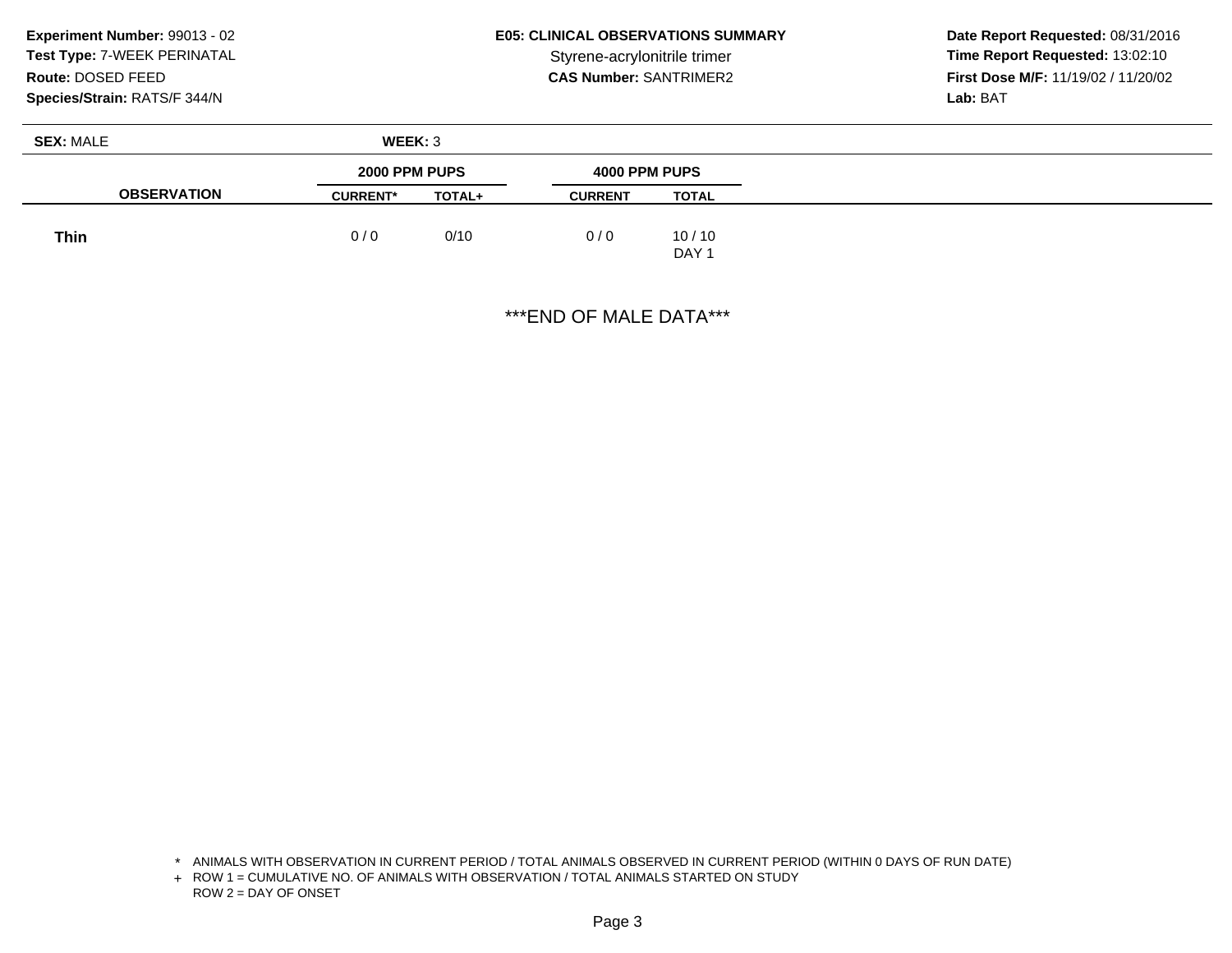## **E05: CLINICAL OBSERVATIONS SUMMARY**

 **Date Report Requested:** 08/31/2016 Styrene-acrylonitrile trimer<br> **CAS Number:** SANTRIMER2<br> **CAS Number:** SANTRIMER2<br> **Time Report Requested:** 13:02:10 **First Dose M/F:** 11/19/02 / 11/20/02 Lab: BAT **Lab:** BAT

| <b>SEX: FEMALE</b> | WEEK: 3         |        |                |              |                |              |                |       |
|--------------------|-----------------|--------|----------------|--------------|----------------|--------------|----------------|-------|
|                    | 0 PPM PUPS      |        | 250 PPM PUPS   |              | 500 PPM PUPS   |              | 1000 PPM PUPS  |       |
| <b>OBSERVATION</b> | <b>CURRENT*</b> | TOTAL+ | <b>CURRENT</b> | <b>TOTAL</b> | <b>CURRENT</b> | <b>TOTAL</b> | <b>CURRENT</b> | TOTAL |
| <b>Thin</b>        | 0/0             | 0/10   | 0/0            | 0/10         | 0/0            | 0/10         | 0/0            | 0/10  |

<sup>\*</sup> ANIMALS WITH OBSERVATION IN CURRENT PERIOD / TOTAL ANIMALS OBSERVED IN CURRENT PERIOD (WITHIN 0 DAYS OF RUN DATE)

<sup>+</sup> ROW 1 = CUMULATIVE NO. OF ANIMALS WITH OBSERVATION / TOTAL ANIMALS STARTED ON STUDY ROW 2 = DAY OF ONSET